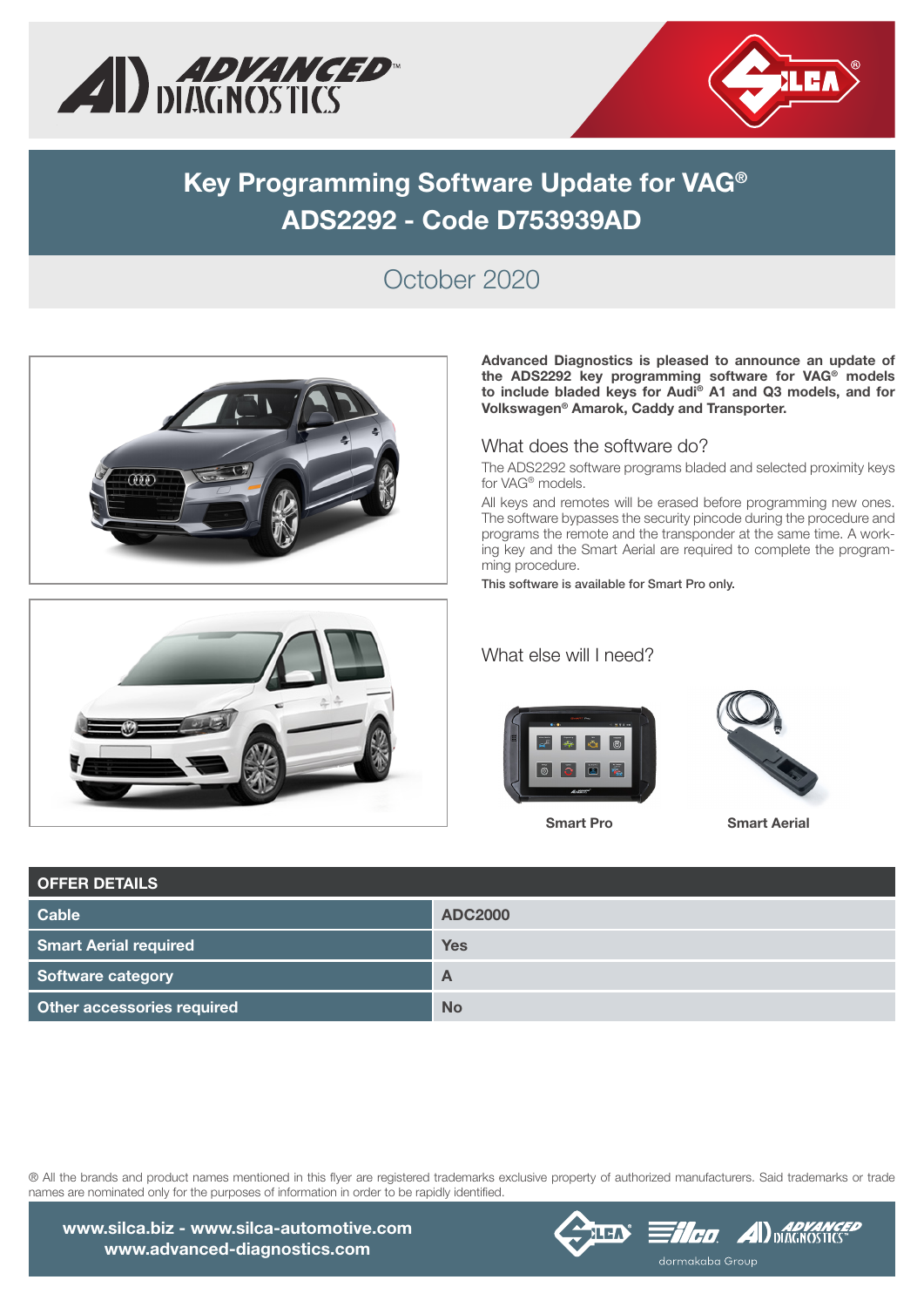



Software Applications

## VAG® 2019 - ADS2292

#### Europe

| <b>TABLE</b>                                                  |                      |                                   |                           |                      |          |                                                         |                  |                                  |
|---------------------------------------------------------------|----------------------|-----------------------------------|---------------------------|----------------------|----------|---------------------------------------------------------|------------------|----------------------------------|
|                                                               |                      | $\overline{\mathbf{e}}$           | PIN<br>$\checkmark$       | PIN<br>4             | ¢<br>PRO | $\mathbf{\hat{\mathbf{\Phi}}}\mathbf{\hat{\mathbf{h}}}$ | $\bigcirc$       | $\Leftrightarrow$ in<br>KEY REF. |
| Audi <sup>®</sup> A1 (Bladed key) NEW<br>2011 to 2018         |                      | $\blacktriangledown$              | $\blacktriangledown$      | $\blacktriangledown$ | ADC2000  |                                                         | ID48             | <b>HU66</b>                      |
| Audi® A3 (Bladed key) - MQB<br>2012 to 2017                   | $\blacktriangledown$ | $\blacktriangledown$              | $\left(\checkmark\right)$ | $\blacktriangledown$ | ADC2000  | $\checkmark$                                            | ID88             | <b>HU66</b>                      |
| Audi® Q2 (Bladed key) - MQB<br>2017 to 2019                   | $\blacktriangledown$ | $\left(\blacktriangledown\right)$ | $\blacktriangledown$      | $\blacktriangledown$ | ADC2000  | $\checkmark$                                            | ID <sub>88</sub> | <b>HU66</b>                      |
| Audi® Q3 (Bladed key) NEW<br>2011 to 2018                     | $\blacktriangledown$ | $\blacktriangledown$              | $\left(\checkmark\right)$ | $\blacktriangledown$ | ADC2000  | $\blacktriangledown$                                    | ID48             | <b>HU66</b>                      |
| Seat <sup>®</sup> Ateca (Bladed key) - MQB<br>2016 onwards    | $\blacktriangledown$ | $\left(\blacktriangledown\right)$ | $(\checkmark)$            | $\mathcal{C}$        | ADC2000  | $\blacktriangledown$                                    | ID88             | <b>HU162</b>                     |
| Seat <sup>®</sup> Cupra (Bladed key) - MQB<br>2016 onwards    | $\blacktriangledown$ | $\blacktriangledown$              | $\blacktriangledown$      | $\blacktriangledown$ | ADC2000  | $\blacktriangledown$                                    | ID88             | <b>HU162</b>                     |
| Seat <sup>®</sup> Ibiza (Bladed key) - MQB<br>2015 to 2017    | $\blacktriangledown$ | $\blacktriangledown$              | $\left(\checkmark\right)$ | $\checkmark$         | ADC2000  | $\blacktriangledown$                                    | ID88             | <b>HU162</b>                     |
| Seat <sup>®</sup> Leon (Bladed key) - MQB<br>2016 onwards     | $\blacktriangledown$ | $\blacktriangledown$              | $\blacktriangledown$      | $\blacktriangledown$ | ADC2000  | $\blacktriangledown$                                    | ID88             | <b>HU66</b>                      |
| Seat <sup>®</sup> Toledo (Bladed key) - MQB<br>2011 onwards   | $\blacktriangledown$ | $\blacktriangledown$              | $\blacktriangledown$      | $\blacktriangledown$ | ADC2000  | $\checkmark$                                            | ID <sub>88</sub> | <b>HU66</b>                      |
| Skoda® Fabia (Bladed key) - MQB<br>2014 onwards               | $\blacktriangledown$ | $\blacktriangledown$              | $\blacktriangledown$      | $\blacktriangledown$ | ADC2000  | $\checkmark$                                            | ID88             | <b>HU162</b>                     |
| Skoda <sup>®</sup> Octavia (Bladed key) - MQB<br>2013 onwards | $\blacktriangledown$ | $\blacktriangledown$              | $\blacktriangledown$      | $\blacktriangledown$ | ADC2000  |                                                         | ID88             | <b>HU162</b>                     |
| Skoda <sup>®</sup> Rapid (Bladed key) - MQB<br>2013 onwards   | $\bigvee$            | $\left(\checkmark\right)$         | $\blacktriangledown$      | $\checkmark$         | ADC2000  | $\blacktriangledown$                                    | ID88             | <b>HU162</b>                     |
| Skoda <sup>®</sup> Superb (Bladed key) - MQB<br>2015 onwards  | $\blacktriangledown$ | $\blacktriangledown$              | $\blacktriangledown$      | $\blacktriangledown$ | ADC2000  | $\checkmark$                                            | ID88             | <b>HU162</b>                     |
| Volkswagen® Amarok (Bladed key) NEW<br>2017 to 2020           | $\blacktriangledown$ | $\sim$                            | $\blacktriangledown$      | $\checkmark$         | ADC2000  | $\blacktriangledown$                                    | ID88             | <b>HU66</b>                      |
| Volkswagen® Caddy (Bladed key) NEW<br>2016 to 2019            | $\blacktriangledown$ | $\blacktriangledown$              | $\blacktriangledown$      | $\blacktriangledown$ | ADC2000  | $\blacktriangledown$                                    | ID88             | <b>HU66</b>                      |
| Volkswagen® Golf (Proximity key) - MQB<br>2013 onwards        | $\blacktriangledown$ | $\blacktriangledown$              | $\blacktriangledown$      | $\blacktriangledown$ | ADC2000  | $\blacktriangledown$                                    | ID88             | <b>HU66</b>                      |
| Volkswagen® Golf 7 (Bladed key) - MQB<br>2013 onwards         |                      | $\blacktriangledown$              | $\checkmark$              | $\checkmark$         | ADC2000  | $\checkmark$                                            | ID88             | <b>HU66</b>                      |
| Volkswagen® Golf SV (Proximity key) - MQB<br>2013 onwards     | $\checkmark$         | $\checkmark$                      | $\checkmark$              | $\checkmark$         | ADC2000  | $\blacktriangledown$                                    | ID88             | <b>HU66</b>                      |
|                                                               |                      |                                   |                           |                      |          |                                                         |                  |                                  |

® All the brands and product names mentioned in this flyer are registered trademarks exclusive property of authorized manufacturers. Said trademarks or trade names are nominated only for the purposes of information in order to be rapidly identified.





 $\equiv$ *1.00* **A**  $\sum_{\text{DIACINCS IICS}}$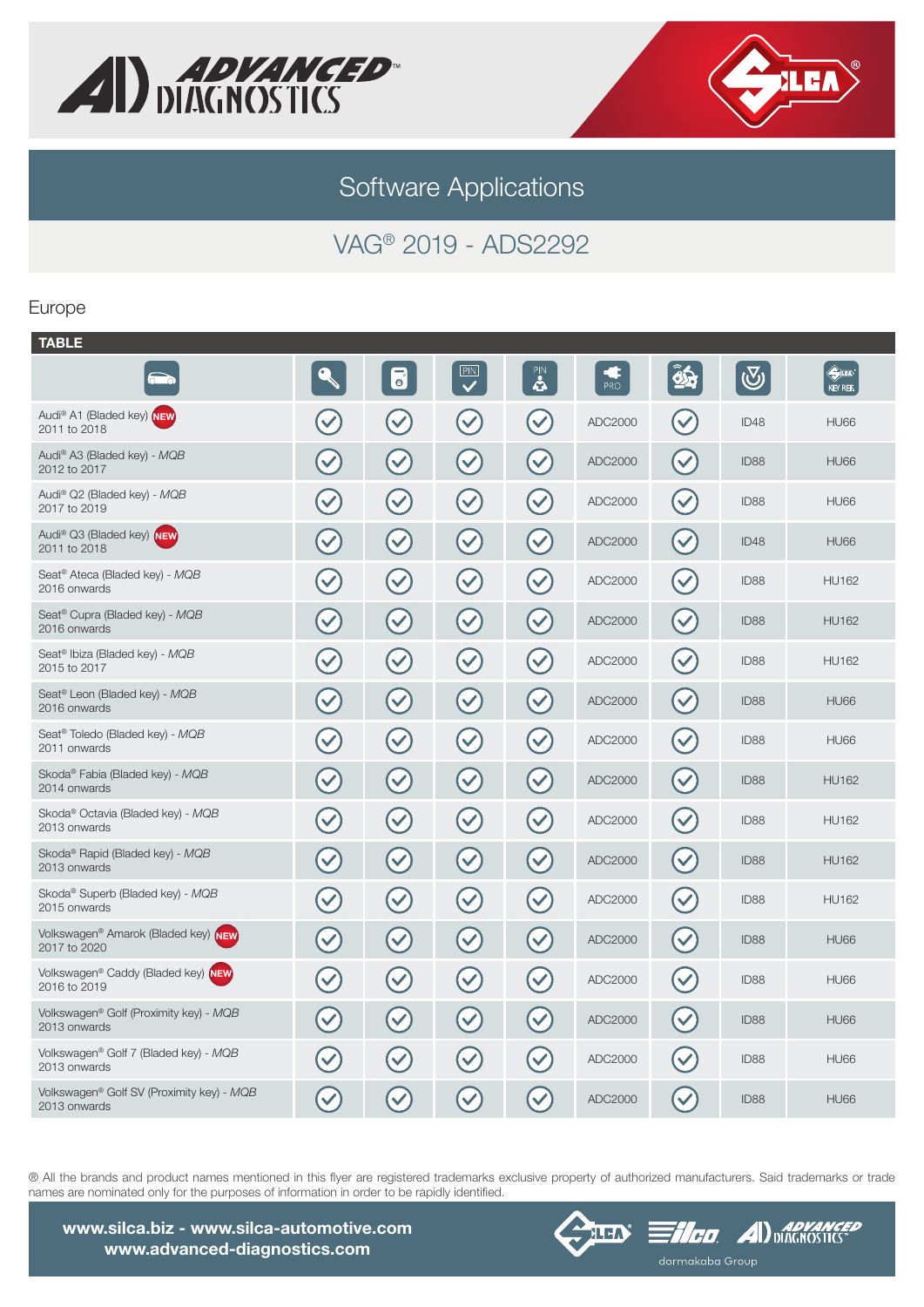



# Software Applications

## VAG® 2019 - ADS2292

### Europe

| <b>TABLE</b>                                                  |                      |                          |                          |                        |         |                      |                  |                            |
|---------------------------------------------------------------|----------------------|--------------------------|--------------------------|------------------------|---------|----------------------|------------------|----------------------------|
| $\qquad \qquad \Longleftrightarrow$                           |                      | $\overline{\bullet}$     | PIN<br>$\checkmark$      | PIN<br>4               | PRO     | 35                   | $ \mathbb{Q} $   | <b>Example</b><br>REY REF. |
| Volkswagen® Polo (Bladed key) - MQB<br>2014 to 2018           |                      | $\left( \bigvee \right)$ | $\left( \bigvee \right)$ | $\blacktriangledown$   | ADC2000 | $\blacktriangledown$ | ID88             | <b>HU162</b>               |
| Volkswagen® Tiguan (Bladed key) - MQB<br>2015 onwards         |                      | $\blacktriangledown$     | $\left( \bigvee \right)$ | $\left(\bigvee\right)$ | ADC2000 | $\checkmark$         | ID88             | <b>HU162</b>               |
| Volkswagen® Touran (Bladed key) - MQB<br>2016 onwards         | $\checkmark$         | $\left(\bigvee\right)$   | $\left( \bigvee \right)$ | $\blacktriangledown$   | ADC2000 | $\blacktriangledown$ | ID88             | <b>HU162</b>               |
| Volkswagen® Transporter (T6) (Bladed key) NEW<br>2016 to 2020 | $\blacktriangledown$ | $\left( \bigvee \right)$ | $\left( \bigvee \right)$ | $\blacktriangledown$   | ADC2000 | $\checkmark$         | ID <sub>88</sub> | <b>HU66</b>                |

### Australia

| <b>TABLE</b>                                                  |              |                         |                         |                      |         |                      |            |              |
|---------------------------------------------------------------|--------------|-------------------------|-------------------------|----------------------|---------|----------------------|------------|--------------|
| $\bigcap$                                                     |              | $\overline{\mathbf{e}}$ | $\overline{\mathbf{C}}$ | PIN<br>4             | PRO     | $\hat{\mathbf{z}}$   | $\bigcirc$ | KEY REF.     |
| Audi® A3 (Bladed key) - MQB<br>2012 to 2017                   |              |                         | $\checkmark$            | $\checkmark$         | ADC2000 | $\checkmark$         | ID88       | <b>HU66</b>  |
| Skoda® Fabia (Bladed key) - MQB<br>2014 onwards               |              |                         |                         |                      | ADC2000 | $\checkmark$         | ID88       | <b>HU162</b> |
| Skoda <sup>®</sup> Octavia (Bladed key) - MQB<br>2015 onwards |              | $\checkmark$            | $\checkmark$            | $\checkmark$         | ADC2000 | $\checkmark$         | ID88       | <b>HU162</b> |
| Skoda <sup>®</sup> Rapid (Bladed key) - MQB<br>2013 onwards   |              |                         | $\blacktriangledown$    |                      | ADC2000 | $\checkmark$         | ID88       | <b>HU162</b> |
| Skoda® Superb (Bladed key) - MQB<br>2015 onwards              |              | $\checkmark$            | $\blacktriangledown$    | $\checkmark$         | ADC2000 | $\blacktriangledown$ | ID88       | <b>HU162</b> |
| Volkswagen® Amarok (Bladed key) NEW<br>2017 to 2020           |              |                         | $\blacktriangledown$    | $\checkmark$         | ADC2000 | $\blacktriangledown$ | ID88       | <b>HU66</b>  |
| Volkswagen® Golf 7 (Bladed key) - MQB<br>2013 onwards         | $\checkmark$ | $\blacktriangledown$    | $\blacktriangledown$    | $\blacktriangledown$ | ADC2000 | $\blacktriangledown$ | ID88       | <b>HU66</b>  |
| Volkswagen® Polo (Bladed key) - MQB<br>2014 to 2018           |              | $\blacktriangledown$    | $\blacktriangledown$    | $\checkmark$         | ADC2000 | $\blacktriangledown$ | ID88       | <b>HU162</b> |
| Volkswagen® Tiguan (Bladed key) - MQB<br>2015 onwards         |              |                         |                         |                      | ADC2000 |                      | ID88       | <b>HU162</b> |

® All the brands and product names mentioned in this flyer are registered trademarks exclusive property of authorized manufacturers. Said trademarks or trade names are nominated only for the purposes of information in order to be rapidly identified.